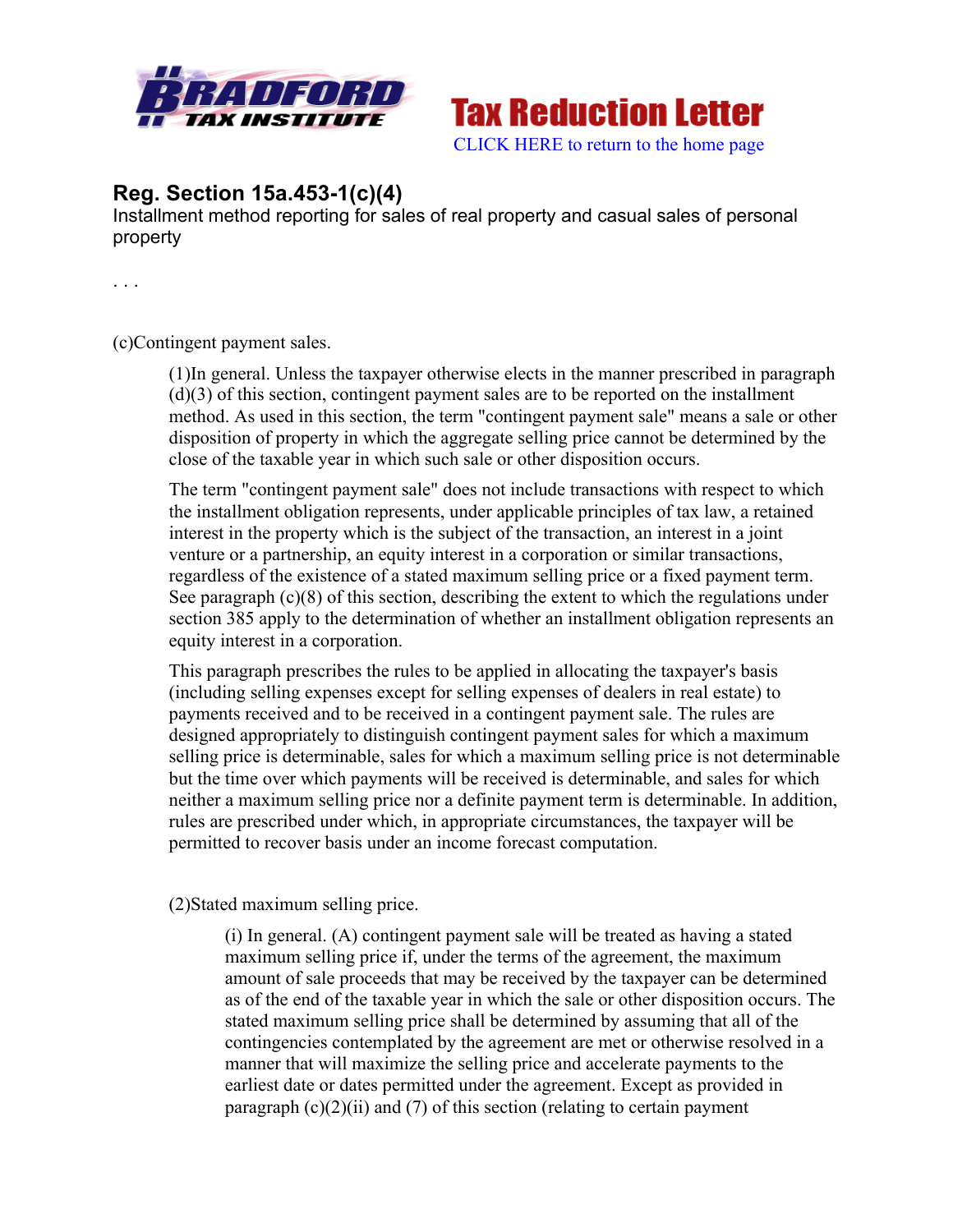recomputations), the taxpayer's basis shall be allocated to payments received and to be received under a stated maximum selling price agreement by treating the stated maximum selling price as the selling price for purposes of paragraph (b) of this section. The stated maximum selling price, as initially determined, shall thereafter be treated as the selling price unless and until that maximum amount is reduced, whether pursuant to the terms of the original agreement, by subsequent amendment, by application of the payment recharacterization rule (described in paragraph  $(c)(2)(ii)$  of this section), or by a subsequent supervening event such as bankruptcy of the obligor. When the maximum amount is subsequently reduced, the gross profit ratio will be recomputed with respect to payments received in or after the taxable year in which an event requiring reduction occurs. If, however, application of the foregoing rules in a particular case would substantially and inappropriately accelerate or defer recovery of the taxpayer's basis, a special rule will apply. See paragraph  $(c)(7)$  of this section.

(B) The following examples illustrate the provisions of paragraph (e)(2)(i) of this section. In each example, it is assumed that application of the rules illustrated will not substantially and inappropriately defer or accelerate recovery of the taxpayer's basis.

Example (1). A sells all of the stock of X corporation to B for \$100,000 payable at closing plus an amount equal to 5% of the net profits of X for each of the next nine years, the contingent payments to be made annually together with adequate stated interest. The agreement provides that the maximum amount A may receive, inclusive of the \$100,000 down payment but exclusive of interest, shall be \$2,000,000. A's basis in the stock of X inclusive of selling expenses, is \$200,000. Selling price and contract price are considered to be \$2,000,000. Gross profit is \$1,800,000, and the gross profit ratio is 9/10 (\$1,800,000/\$2,000,000). Accordingly, of the \$100,000 received by A in the year of sale, \$90,000 is reportable as gain attributable to the sale and \$10,000 is recovery of basis.

Example (2). C owns Blackacre which is encumbered by a long-standing mortgage of \$100,000. On January 15, 1981, C sells Blackacre to D under the following payment arrangement: \$100,000 in cash on closing; nine equal annual installment payments of \$100,000 commencing January 15, 1982; and nine annual payments (the first to be made on March 30, 1982) equal to 5% of the gross annual rental receipts from Blackacre generated during the preceding calendar year. The agreement provides that each deferred payment shall be accompanied by a payment of interest calculated at the rate of 12% per annum and that the maximum amount payable to C under the agreement (exclusive of interest) shall be \$2,100,000. The agreement also specifies that D will assume the long-standing mortgage. C's basis (inclusive of selling expenses) in Blackacre is \$300,000. Accordingly, selling price is \$2,100,000 and contract price is \$2,000,000 (selling price of \$2,100,000 less the \$100,000 mortgage). The gross profit ratio is 9/10 (gross profit of \$1,800,000 divided by \$2,000,000 contract price). Of the \$100,000 cash payment received by C in 1981, \$90,000 is gain attributable to the sale of Blackacre and \$10,000 is recovery of basis.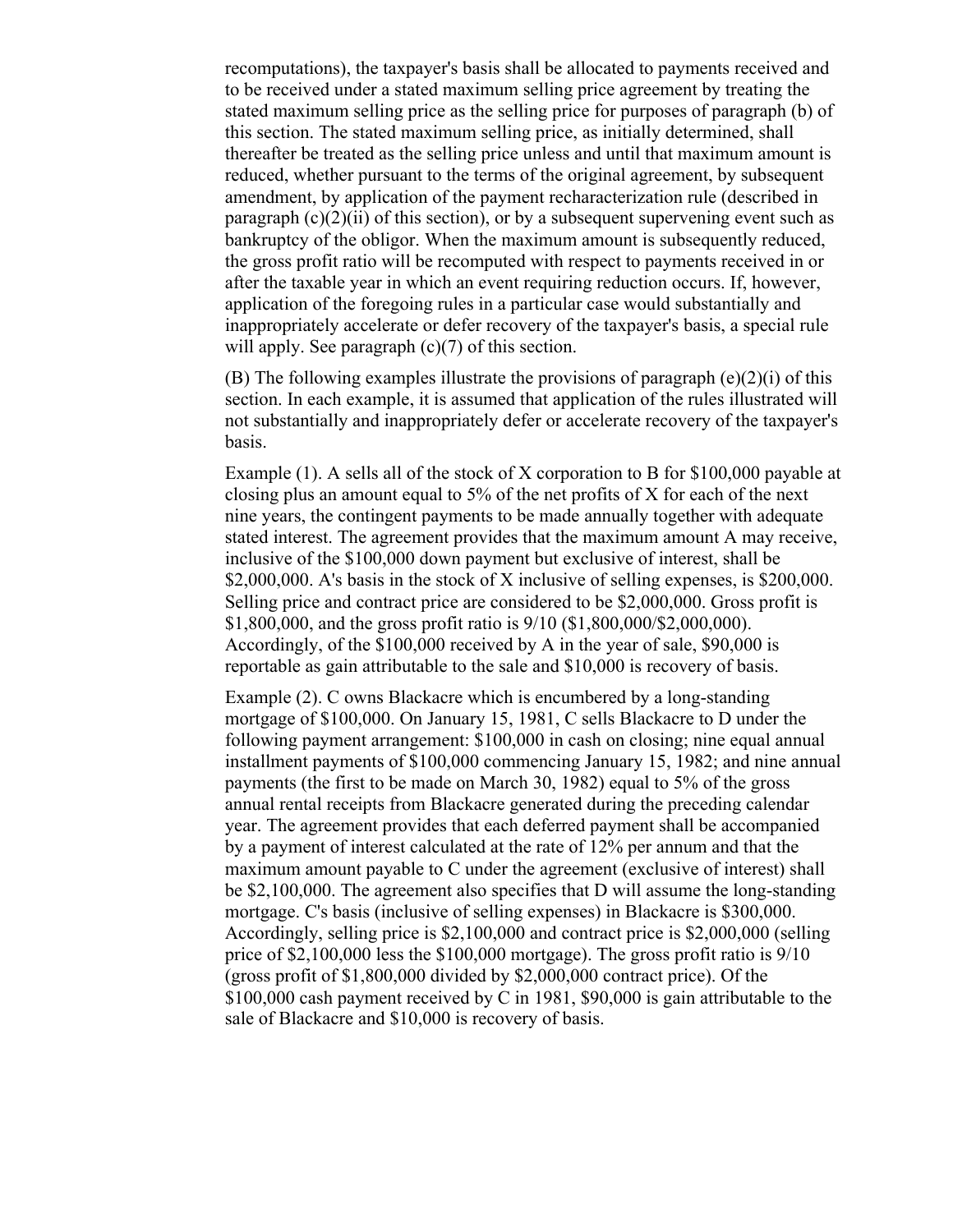## (3)Fixed period.

(i) In general. When a stated maximum selling price cannot be determined as of the close of the taxable year in which the sale or other disposition occurs, but the maximum period over which payments may be received under the contingent sale price agreement is fixed, the taxpayer's basis (inclusive of selling expenses) shall be allocated to the taxable years in which payment may be received under the agreement in equal annual increments. In making the allocation it is not relevant whether the buyer is required to pay adequate stated interest. However, if the terms of the agreement incorporate an arithmetic component that is not identical for all taxable years, basis shall be allocated among the taxable years to accord with that component unless, taking into account all of the payment terms of the agreement, it is inappropriate to presume that payments under the contract are likely to accord with the variable component. If in any taxable year no payment is received or the amount of payment received (exclusive of interest) is less than the basis allocated to that taxable year, no loss shall be allowed unless the taxable year is the final payment year under the agreement or unless it is otherwise determined in accordance with the rules generally applicable to worthless debts that the future payment obligation under the agreement has become worthless. When no loss is allowed, the unrecovered portion of basis allocated to the taxable year shall be carried forward to the next succeeding taxable year. If application of the foregoing rules to a particular case would substantially and inappropriately defer or accelerate recovery of the taxpayer's basis, a special rule will apply. See paragraph (c)(7) of this section.

(ii) Examples. The following examples illustrate the rules for recovery of basis in a contingent payment sale in which stated maximum selling price cannot be determined but the period over which payments are to be received under the agreement is fixed. In each case, it is assumed that application of the described rules will not substantially and inappropriately defer or accelerate recovery of the taxpayer's basis.

Example (1). A sells Blackacre to B for 10 percent of Blackacre's gross yield for each of the next 5 years. A's basis in Blackacre is \$5 million. Since the sales price is indefinite and the maximum selling price is not ascertainable from the terms of the contract, basis is recovered ratably over the period during which payment may be received under the contract. Thus, assuming A receives the payments (exclusive of interest) listed in the following table, A will report the following:

|                | Year Payment | Basis Recovered |           | Gain Attributable To Sale |
|----------------|--------------|-----------------|-----------|---------------------------|
| $1 -$          | \$1,300,000  | \$1,000,000     | \$300,000 |                           |
| 2              | 1,500,000    | 1,000,000       | 500,000   |                           |
| $\mathfrak{Z}$ | 1,400,000    | 1,000,000       | 400,000   |                           |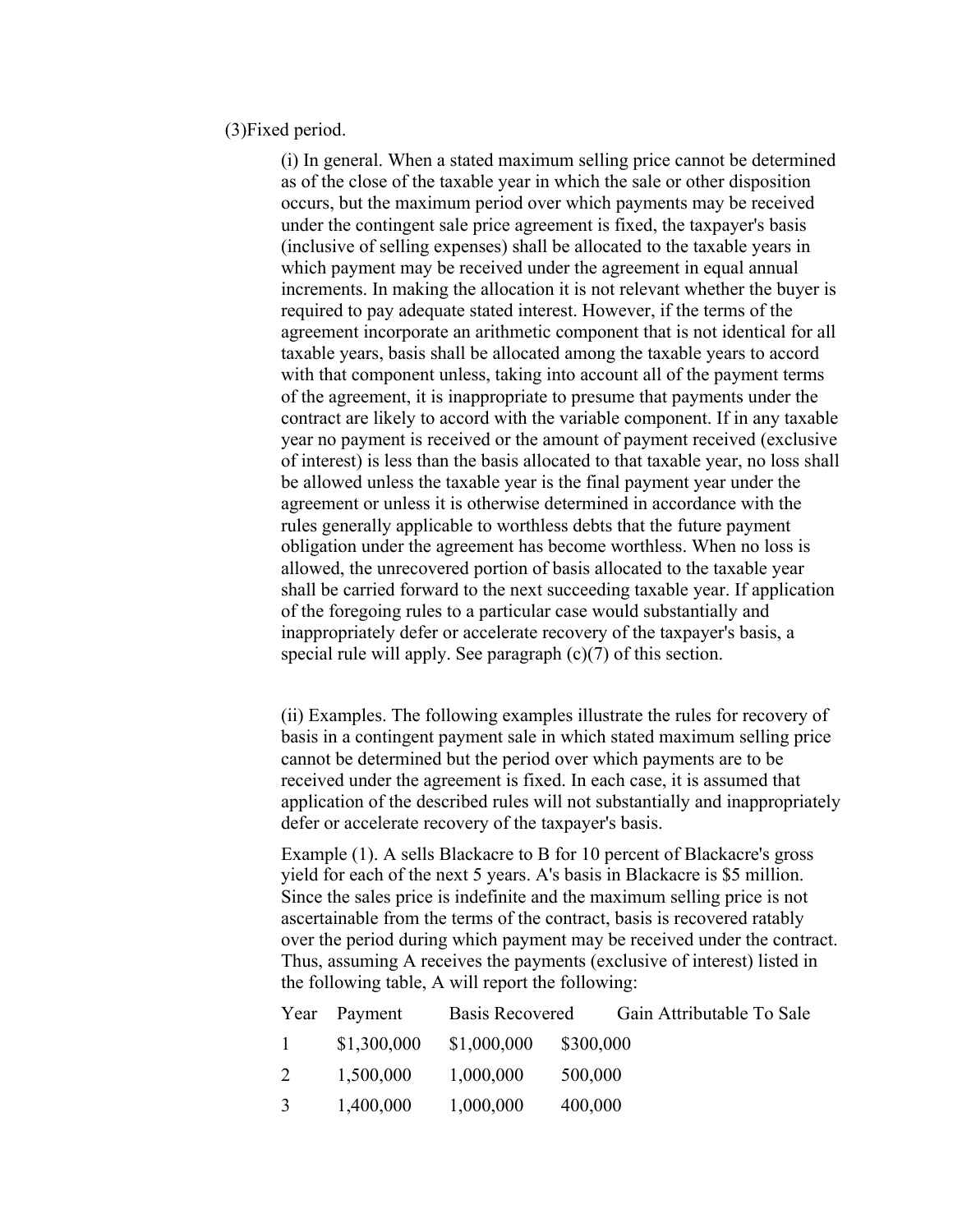| $\overline{4}$ | 1,800,000 | 1,000,000 | 800,000   |
|----------------|-----------|-----------|-----------|
| 5              | 2,100,000 | 1,000,000 | 1,100,000 |

Example (2). The facts are the same as in example (1), except that the payment in year 1 is only \$900,000. Since the installment payment is less than the amount of basis allocated to that year, the unrecovered basis, \$100,000, is carried forward to year 2.

| Year           | Payment   | <b>Basis Recovered</b> | Gain Attributable To Sale |
|----------------|-----------|------------------------|---------------------------|
|                | \$900,000 | \$900,000              |                           |
| $\overline{2}$ | 1,500,000 | 1,100,000              | \$400,000                 |
| 3              | 1,400,000 | 1,000,000              | 400,000                   |
| 4              | 1,800,000 | 1,000,000              | 800,000                   |
| 5              | 2,100,000 | 1,000,000              | 1,100,000                 |

Example (3). C owns all of the stock of X corporation with a basis of \$100,000 (inclusive of selling expenses). D purchases the X stock from C and agrees to make four payments computed in accordance with the following formula: 40% of the net profits of X in year 1, 30% in year 2, 20% in year 3, and 10% in year 4. Accordingly, C's basis is allocated as follows: \$40,000 to year 1, \$30,000 to year 2, \$20,000 to year 3, and \$10,000 to year 4.

Example (4). The facts are the same as in example (3), but the agreement also requires that D make fixed installment payments in accordance with the following schedule: no payment in year 1, \$100,000 in year 2, \$200,000 in year 3, \$300,000 in year 4, and \$400,000 in year 5. Thus, while it is reasonable to project that the contingent component of the payments will decrease each year, the fixed component of the payments will increase each year. Accordingly, C is required to allocate \$20,000 of basis to each of the taxable years 1 through 5.

(4)Neither stated maximum selling price nor fixed period. If the agreement neither specifies a maximum selling price nor limits payments to a fixed period, a question arises whether a sale realistically has occurred or whether, in economic effect, payments received under the agreement are in the nature of rent or royalty income. Arrangements of this sort will be closely scrutinized. If, taking into account all of the pertinent facts, including the nature of the property, the arrangement is determined to qualify as a sale, the taxpayer's basis (including selling expenses) shall be recovered in equal annual increments over a period of 15 years commencing with the date of sale. However, if in any taxable year no payment is received or the amount of payment received (exclusive of interest) is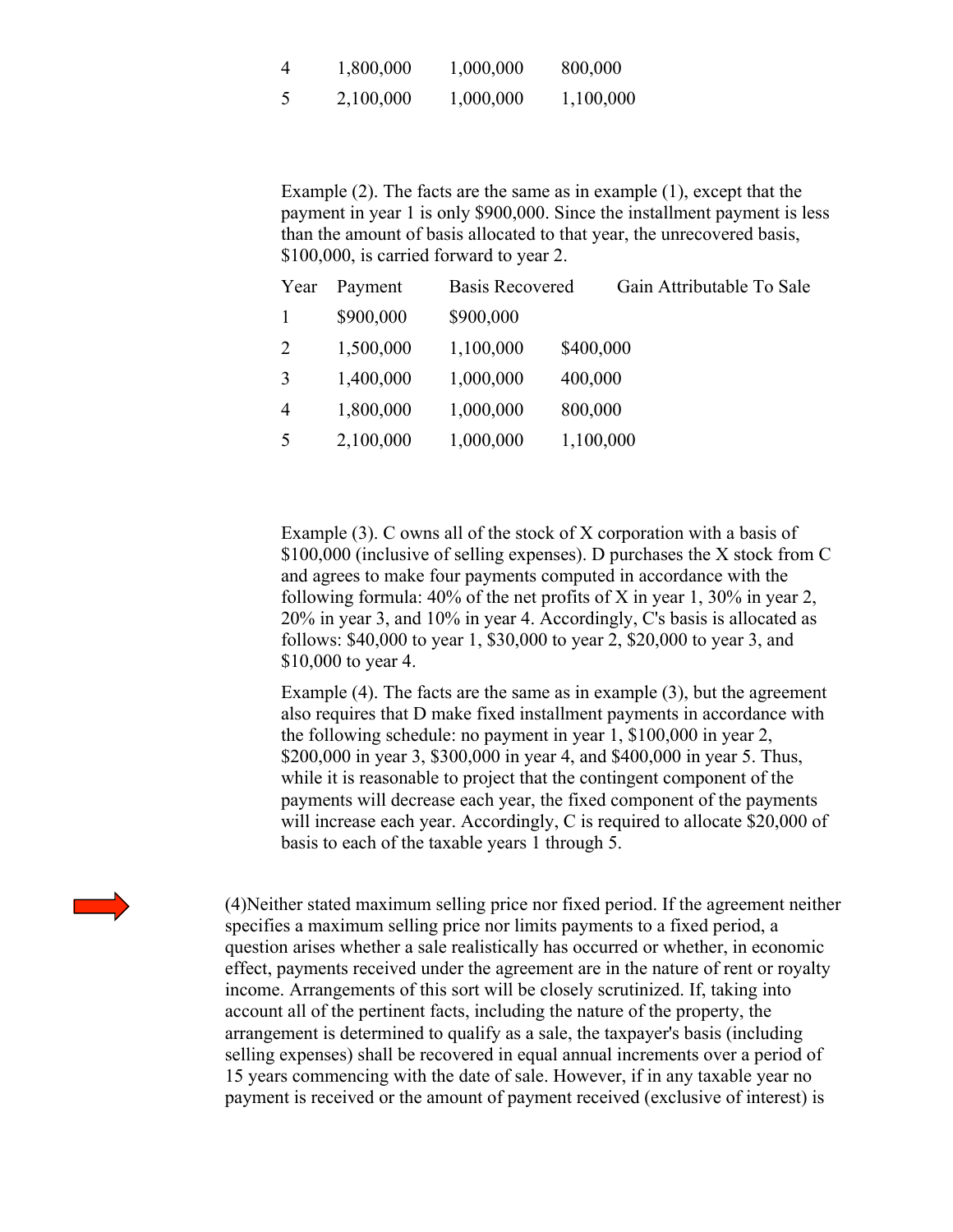less than basis allocated to the year, no loss shall be allowed unless it is otherwise determined in accordance with the timing rules generally applicable to worthless debts that the future payment obligation under the agreement has become worthless; instead the excess basis shall be reallocated in level amounts over the balance of the 15 year term. Any basis not recovered at the end of the 15th year shall be carried forward to the next succeeding year, and to the extent unrecovered thereafter shall be carried forward from year to year until all basis has been recovered or the future payment obligation is determined to be worthless. The general rule requiring initial level allocation of basis over 15 years shall not apply if the taxpayer can establish to the satisfaction of the Internal Revenue Service that application of the general rule would substantially and inappropriately defer recovery of the taxpayer's basis. See paragraph (c)(7) of this section. If the Service determines that initially allocating basis in level amounts over the first 15 years will substantially and inappropriately accelerate recovery of the taxpayer's basis in early years of that 15-year term, the Service may require that basis be reallocated within the 15-year term but the Service will not require that basis initially be allocated over more than 15 years. See paragraph (c)(7) of this section.

(5)Foreign currency and other fungible payment units.

(i) In general. An installment sale may call for payment in foreign currency. For federal income tax purposes, foreign currency is property. Because the value of foreign currency will vary over time in relation to the United States dollar, an installment sale requiring payment in foreign currency is a contingent payment sale. However, when the consideration payable under an installment sale agreement is specified in foreign currency, the taxpayer's basis (including selling expenses) shall be recovered in the same manner as basis would have been recovered had the agreement called for payment in United States dollars. This rule is equally applicable to any installment sale in which the agreement specifies that payment shall be made in identified, fungible units of property the value of which will or may vary over time in relation to the dollar (e.g., bushels of wheat or ounces of gold).

(ii) Example. The following example illustrates the provisions of this subparagraph:

Example. A sells Blackacre to B for 4 million Swiss francs payable 1 million in year 2 and 3 million in year 3, together with adequate stated interest. A's basis (including selling expenses) in Blackacre is \$100,000. Twenty five thousand dollars of A's basis  $(\frac{1}{4}$  of total basis) is allocable to the year 2 payment of 1 million Swiss francs and \$75,000 of A's basis is allocable to the year 3 payment of 3 million Swiss francs.

(6)Income forecast method for basis recovery.

(i) In general. The rules for ratable recovery of basis set forth in paragraph  $(c)(2)$ through (4) of this section focus on the payment terms of the contingent selling price agreement. Except to the extent contemplated by paragraph  $(c)(7)$  of this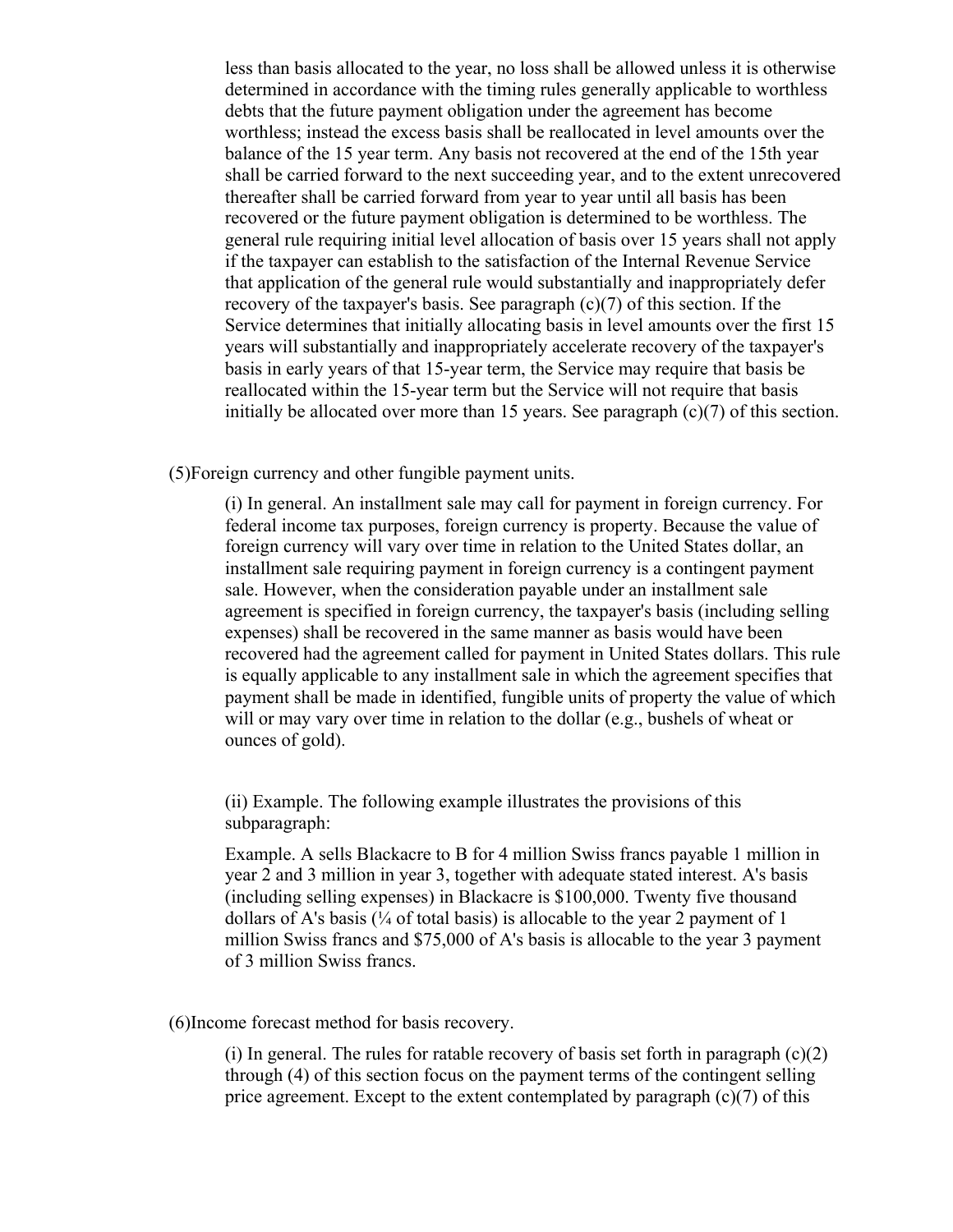section (relating to a special rule to prevent substantial distortion of basis recovery), the nature and productivity of the property sold is not independently relevant to the basis to be recovered in any payment year. The special rule for an income forecast method of basis recovery set forth in paragraph (c)(6) of this section recognizes that there are cases in which failure to take account of the nature or productivity of the property sold may be expected to result in distortion of the taxpayer's income over time. Specifically, when the property sold is depreciable property of a type normally eligible for depreciation on the income forecast method, or is depletable property of a type normally eligible for cost depletion in which total future production must be estimated, and payments under the contingent selling price agreement are based upon receipts or units produced by or from the property, the taxpayer's basis may appropriately be recovered by using an income forecast method.

(ii) Availability of method. In lieu of applying the rules set forth in paragraph  $(c)(2)$  through (4) of this section, in an appropriate case the taxpayer may elect (on its tax return timely filed for the first year under the contingent payment agreement in which a payment is received) to recover basis using the income forecast method of basis recovery. No special form of election is prescribed. An appropriate case is one meeting the criteria set forth in paragraph  $(c)(6)(i)$  of this section in which the property sold is a mineral property, a motion picture film, a television film, or a taped television show. The Internal Revenue Service may from time to time specify other properties of a similar character which, in appropriate circumstances, will be eligible for recovery of basis on the income forecast method. In addition, a taxpayer may seek a ruling from the Service as to whether a specific property qualifies as property of a similar character eligible, in appropriate circumstances, for income forecast recovery of basis.

(iii) Required calculations. The income forecast method requires application of a fraction, the numerator of which is the payment (exclusive of interest) received in the taxable year under a contingent payment agreement, and the denominator of which is the forecast or estimated total payments (exclusive of interest) to be received under the agreement. This fraction is multiplied by the taxpayer's basis in the property sold to determine the basis recovered with respect to the payment received in the taxable year. If in a subsequent year it is found that the income forecast was substantially overestimated or underestimated by reason of circumstances occurring in such subsequent year, an adjustment of the income forecast of such subsequent year shall be made. In such case, the formula for computing recovery of basis would be as follows: payment received in the taxable year (exclusive of interest) divided by the revised estimated total payments (exclusive of interest) then and thereafter to be made under the agreement (the current year's payment and total estimated future payments), multiplied by the taxpayer's unrecovered basis remaining as of the beginning of the taxable year. If the agreement contemplates internal interest (as defined in paragraph (c)(2)(ii) of this section), in making the initial income forecast computation and in making any required subsequent recomputation the amount of internal interest (which shall not be treated as payment under the agreement) shall be calculated by assuming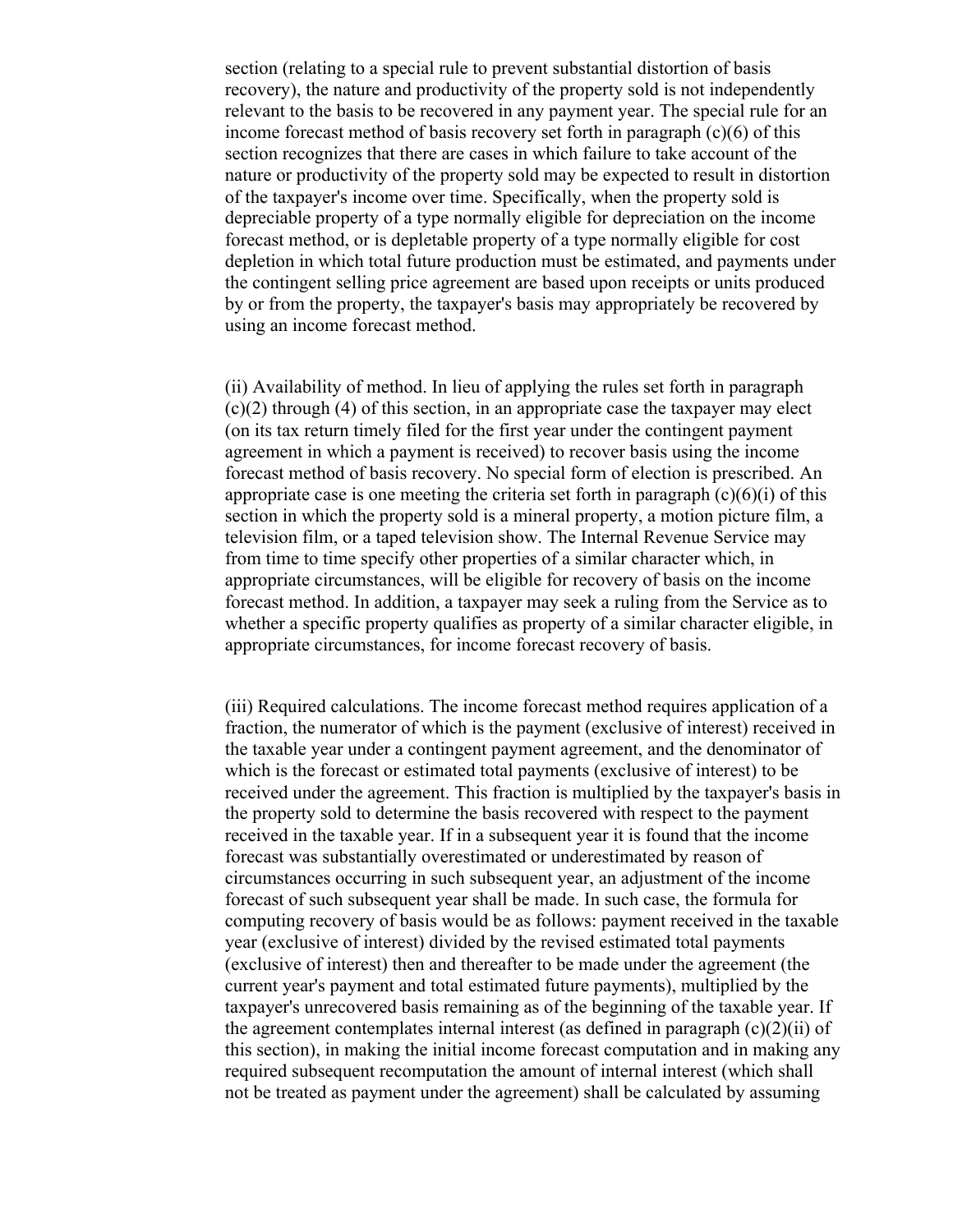that each future contingent selling price payment will be made in the amount and at the time forecast. The total forecast of estimated payments to be received under the agreement shall be based on the conditions known to exist at the end of the taxable year for which the return is filed. If a subsequent upward or downward revision of this estimate is required, the revision shall be made at the end of the subsequent taxable year based on additional information which became available after the last prior estimate. No loss shall be allowed unless the taxable year is the final payment year under the agreement or unless it is otherwise determined in accordance with the rules generally applicable to the time a debt becomes worthless that the future payment obligation under the agreement has become worthless.

(iv) Examples. The following examples illustrate the income forecast method of basis recovery:

Example (1). A sells a television film to B for 5% of annual gross receipts from the exploitation of the film. The film is an ordinary income asset in the hands of A. A reasonably forecasts that total payments to be received under the contingent selling price agreement will be \$1,200,000, and that A will be paid \$600,000 in year 1, \$150,000 in year 2, \$300,000 in year 3, \$100,000 in year 4, and \$50,000 in year 5. A reasonably anticipates no or only insignificant receipts thereafter. A's basis in the film is \$100,000. Under the income forecast method, A's basis initially is allocated to the five taxable years of forecasted payment as follows:

Year Percentage Basis

- 1 50.00 \$50,000
- 2 12.50 12,500
- 3 25.00 25,000
- 4 8.33 8,333
- 5 4.17 4,167

Payments are received and A reports the sale under the installment method as follows:

| Year           | Payment Received Basis Recovered |                |                |           | Gain On Sale |
|----------------|----------------------------------|----------------|----------------|-----------|--------------|
| 1              | \$600,000                        | \$50,000       |                | \$550,000 |              |
| $\overline{2}$ | 150,000                          |                | 12,500 137,500 |           |              |
| 3              | 300,000                          | 25,000 275,000 |                |           |              |
| 4              | 100,000                          |                | 8,333 91,667   |           |              |
| 5              | 50,000 4,167 45,833              |                |                |           |              |

Example (2). The facts are the same as in example (1), except that in year 2 A receives no payment. In year 3 A receives a payment of \$300,000 and reasonably estimates that in subsequent years he will receive total additional payments of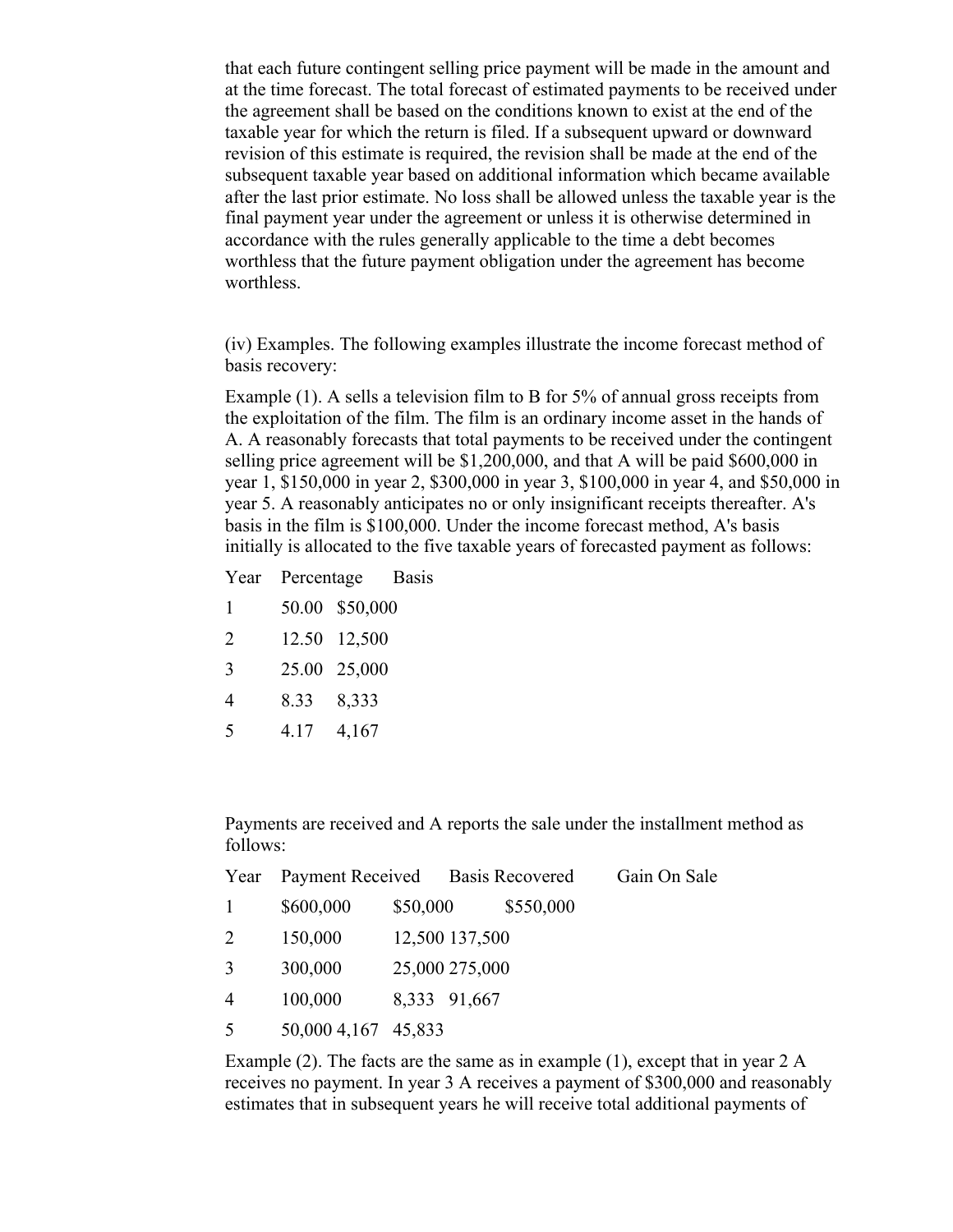only \$100,000. In year 2 A will be allowed no loss. At the beginning of year 3 A's unrecovered basis is \$50,000. In year 3 A must recompute the applicable basis recovery fraction based upon facts known and forecast as at the end of year 3: year 3 payment of \$300,000 divided by estimated current and future payments of \$400,000, equaling 75%. Thus, in year 3 A recovers \$37,500 (75% of \$50,000) of A's previously unrecovered basis.

(7)Special rule to avoid substantial distortion.

(i) In general. The normal basis recovery rules set forth in paragraph (c) (2) through (4) of this section may, with respect to a particular contingent payment sale, substantially and inappropriately defer or accelerate recovery of the taxpayer's basis.

(ii) Substantial and inappropriate deferral. The taxpayer may use an alternative method of basis recovery if the taxpayer is able to demonstrate prior to the due date of the return including extensions for the taxable year in which the first payment is received, that application of the normal basis recovery rule will substantially and inappropriately defer recovery of basis. To demonstrate that application of the normal basis recovery rule will substantially and inappropriately defer recovery of basis, the taxpayer must show (A) that the alternative method is a reasonable method of ratably recovering basis and, (B) that, under that method, it is reasonable to conclude that over time the taxpayer likely will recover basis at a rate twice as fast as the rate at which basis would have been recovered under the otherwise applicable normal basis recovery rule. The taxpayer must receive a ruling from the Internal Revenue Service before using an alternative method of basis recovery described in paragraph (c)(7)(ii) of this section.

The request for a ruling shall be made in accordance with all applicable procedural rules set forth in the Statement of Procedural Rules (26 CFR Part 601) and any applicable revenue procedures relating to submission of ruling requests. The request shall be submitted to the Commissioner of Internal Revenue, Attention: Assistant Commissioner (Technical), Washington, DC 20224. The taxpayer must file a request for a ruling prior to the due date for the return including extensions. In demonstrating that application of the normal basis recovery rule would substantially and inappropriately defer recovery of the taxpayer's basis, the taxpayer in appropriate circumstances may rely upon contemporaneous or immediate past relevant sales, profit, or other factual data that are subject to verification. The taxpayer ordinarily is not permitted to rely upon projections of future productivity, receipts, profits, or the like. However, in special circumstances a reasonable projection may be acceptable if the projection is based upon a specific event that already has occurred ( e.g., corporate stock has been sold for future payments contingent on profits and an inadequately insured major plant facility of the corporation has been destroyed).

(iii) Substantial and inappropriate acceleration. Notwithstanding the other provisions of this paragraph, the Internal Revenue Service may find that the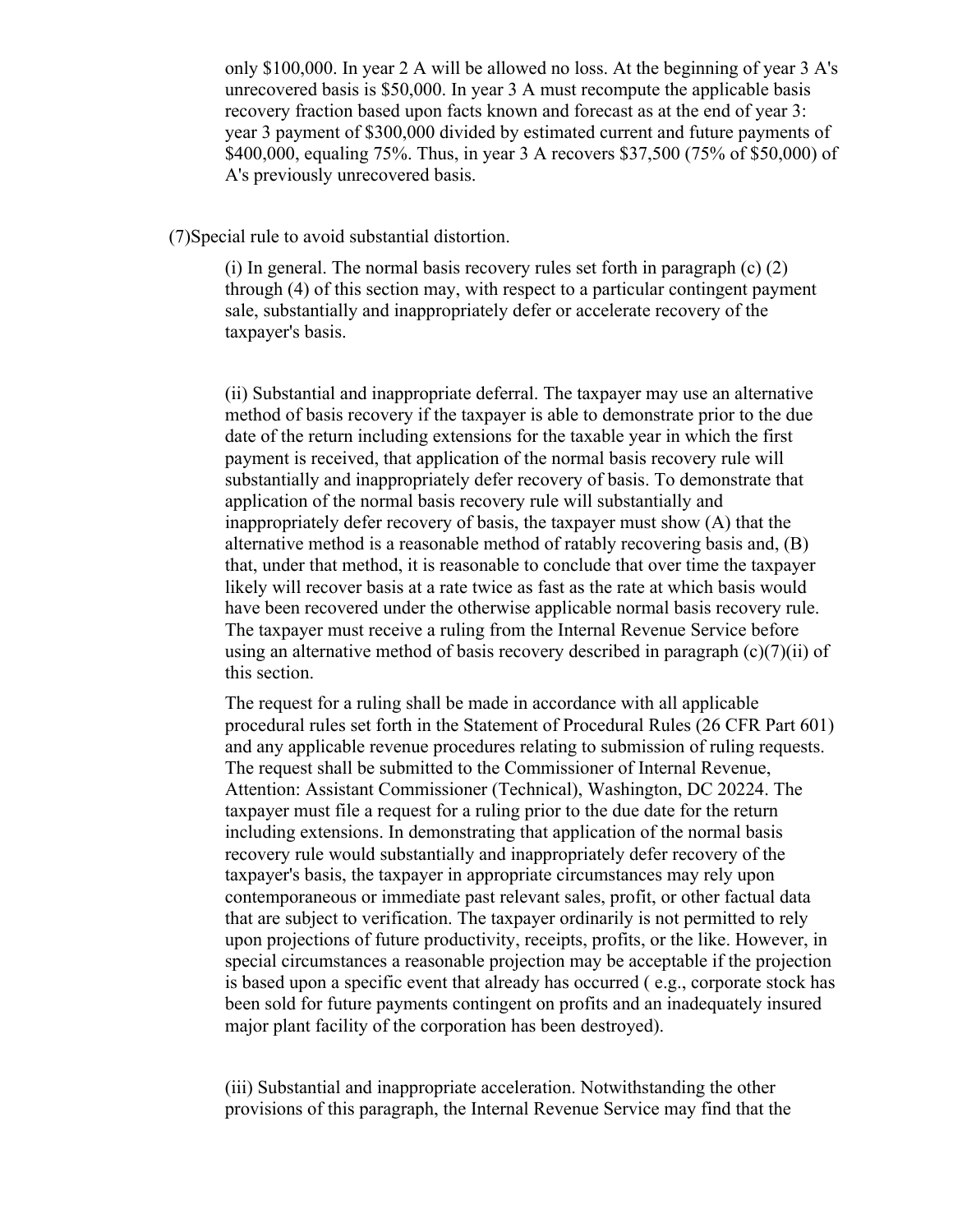normal basis recovery rule will substantially and inappropriately accelerate recovery of basis. In such a case, the Service may require an alternate method of basis recovery, unless the taxpayer is able to demonstrate either (A) that the method of basis recovery required by the Service is not a reasonable method of ratable recovery, or (B) that it is not reasonable to conclude that the taxpayer over time is likely to recover basis at a rate twice as fast under the normally applicable basis recovery rule as the rate at which basis would be recovered under the method proposed by the Service. In making such demonstrations the taxpayer may rely in appropriate circumstances upon contemporaneous or immediate past relevant sales, profit, or other factual data subject to verification. In special circumstances a reasonable projection may be acceptable, but only with the consent of the Service, if the projection is based upon a specific event that has already occurred.

(iv) Subsequent recomputation. A contingent payment sale may initially and properly have been reported under the normally applicable basis recovery rule and, during the term of the agreement, circumstances may show that continued reporting on the original method will substantially and inappropriately defer or accelerate recovery of the unrecovered balance of the taxpayer's basis. In this event, the special rule provided in this paragraph is applicable.

(v) Examples. The following examples illustrate the application of the special rule of this paragraph. In examples (1) and (2) it is assumed that rulings consistent with paragraph  $(c)(7)(ii)$  of this section have been requested.

Example (1). A owns all of the stock of X corporation with a basis of \$100,000. A sells the stock of X to B for a cash down payment of \$1,800,000 and B's agreement to pay A an amount equal to  $1\%$  of the net profits of X in each of the next 10 years (together with adequate stated interest). The agreement further specifies that the maximum amount that may be paid to A (exclusive of interest) shall not exceed \$10 million. A is able to demonstrate the current and recent profits of X have approximated \$2 million annually, and that there is no reason to anticipate a major increase in the annual profits of X during the next 10 years. One percent of \$2 million annual profits is \$20,000, a total of \$200,000 over 10 years. Under the basis recovery rule normally applicable to a maximum contingent selling price agreement, in the year of sale A would recover \$18,000 of A's total \$100,000 basis, and would not recover more than a minor part of the balance until the final year under the agreement. On a \$2 million selling price (\$200,000 plus \$1,800,000 down payment), A would recover \$90,000 of A's total \$100,000 basis in the year of sale and 5% of each payment (\$100,000/\$2,000,000) received up to a maximum of \$10,000 over the next ten years. Since the rate of basis recovery under the demonstrated method is more than twice the rate under the normal rule, A will be permitted to recover \$90,000 basis in the year of sale.

Example (2). The facts are the same as in example (1) except that no maximum contingent selling price is stated in the agreement. Under the basis recovery rule normally applicable when no maximum amount is stated but the payment term is fixed, in the year of sale and in each subsequent year A would recover